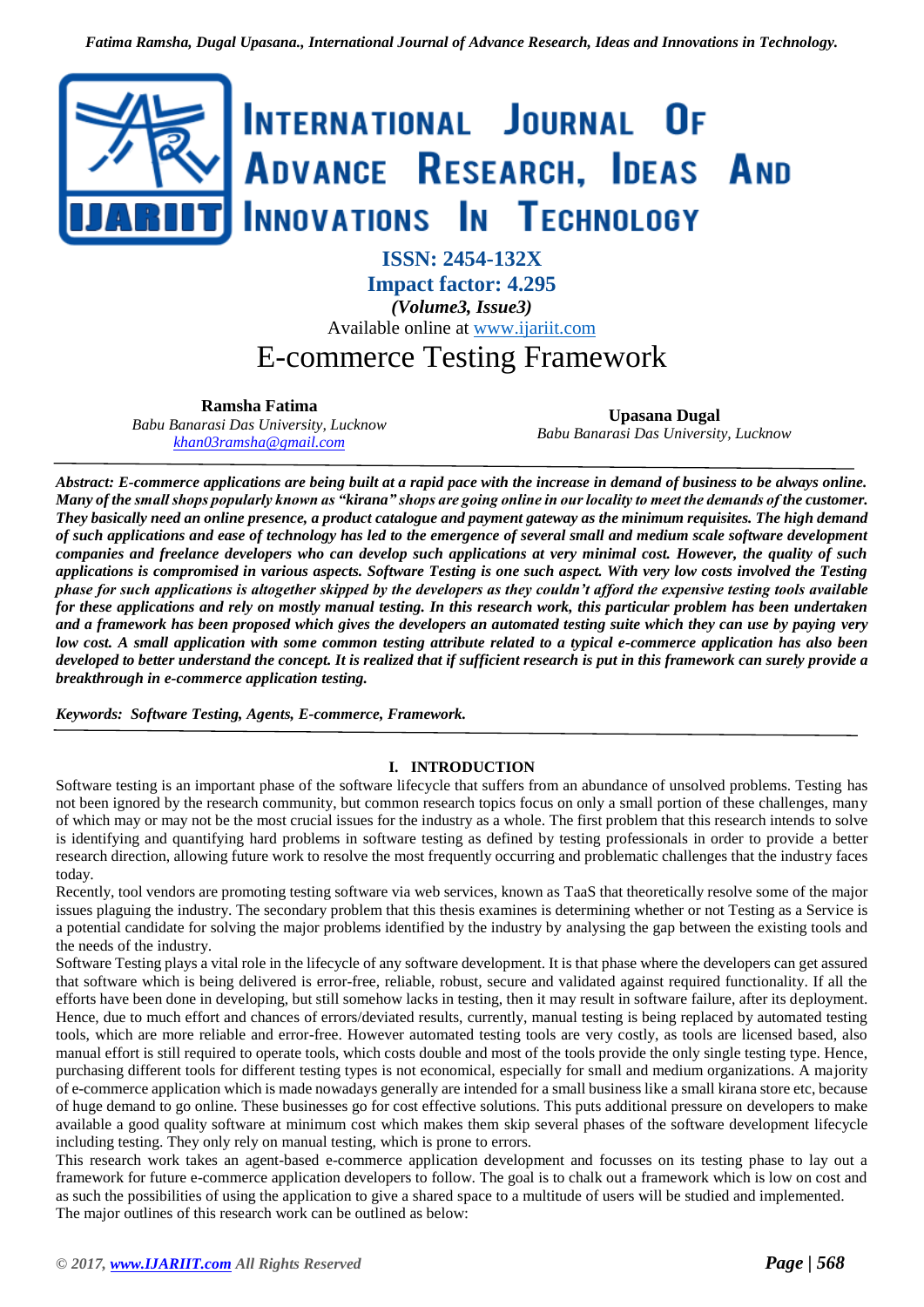## *Fatima Ramsha, Dugal Upasana., International Journal of Advance Research, Ideas and Innovations in Technology.*

- Due to the considerable growth in applications of web-based systems, there are increasing demands for methods and tools to assure their quality.
- Testing these systems, due to their inherent complexities and special characteristics, is complex, time-consuming and challenging.
- These complexities increase the cost of testing web-based systems.

A reliable testing framework for web application especially e-commerce applications is indispensable. The major objectives to be fulfilled by this research work is as mentioned below:

- Provide a framework for E-commerce applications of small and medium scale.
- Possibilities of using online pay per use services for testing.
- Development of multi-agent based e-commerce testing application with various kinds of intelligent agents developed using JADE.
- Testing of the software and the agents at various testing modes.
- Defining the best practices involved in developing an agent-based e-commerce application.

# **II. LITERATURE REVIEW**

•Research On A Multi-Agent Software Environment for Testing Web based Applications. [1] This paper is written by Qingning Huo and Hong Zhu the paper explains the agent-based environment for web applications testing. The infrastructure of the system consists of a lightweight agent platform that supports agent communication, an ontology of software testing that enables flexible integration of multiple agents, and a formalism using XML to represent both the basic and compound concepts of the ontology. Relations between testing concepts are defined and their properties are analysed. A number of agents are implemented to perform various tasks in testing web-based applications. Broker agents use the ontology as a means of inferences to manage the knowledge about agents and assign each task to the most appropriate agent.

## •Applying Agent into Web Testing and Evolution [2]

This paper was written by Baowen Xu and Lei Xu. This paper shows the implementation of agents into the area of automated Web Testing. They have explained the necessity and feasibility of automatic web testing and use of agents and also give the general description of the proposed method; then, they apply Agent into the Web performance testing, Web regression testing and Web usability evolution

## •An Agent-based Testing Approach for Web Applications [3]

This paper was written by Yu Qi, David Kung, and Eric Wong. This paper highlights an approach for a specific test in which agents are generated from abstract classes. Web application testing is done by cooperation of a set of agents. They propose an agentbased approach for Web application testing. While the agent-based framework greatly reduces the complexity of Web applications, a four-level data flow test approach can be employed to perform structure testing on them. In this approach, data flow analysis will be performed as Function Level Testing, Function Cluster Level Testing, Object Level Testing, and Web Application Level Testing, from low abstract level to high abstract level. Each test agent in the framework takes charge of the testing in an abstract level for a particular type of Web document or object.

•Multi-Agent based Regression Testing Suite [4]

This Paper was written by Khalid A Muhammadi. This paper shows the MARTS Multi-Agents based Regression Testing Suite that makes use of intelligent agents for test cases versioning, report and results analysing. Proposed solution utilizes the benefits of the agent-based systems, along with the proven solutions of distributed computing. In proposed solution, only test scenarios are executed using agents, rather than the entire agent-based system. The main goal was to simulate human testing, along with some level of intelligence and autonomous decisions making capability.

## •Agent-based Cloud Computing [5]

This paper was written by Kwang. Mong Sim. This paper provides verification of the system into two classes. Logic gives axiom for every statement and semantic approach checks model for testing. Its uses through a service-oriented interface to offer on-demand services gives an overview of intelligent agents in cloud computing and their role in testing. The significance of this work is introducing an agent-based paradigm for constructing software tools and testbeds for cloud resource management. The novel contributions of this work include:

1) Developing Cloudle: an agent-based search engine for cloud service discovery

2) showing that agent-based negotiation mechanisms can be effectively adopted for bolstering cloud service negotiation and cloud commerce, and

3) Showing that agent-based cooperative problem-solving techniques can be effectively adopted for automating cloud service composition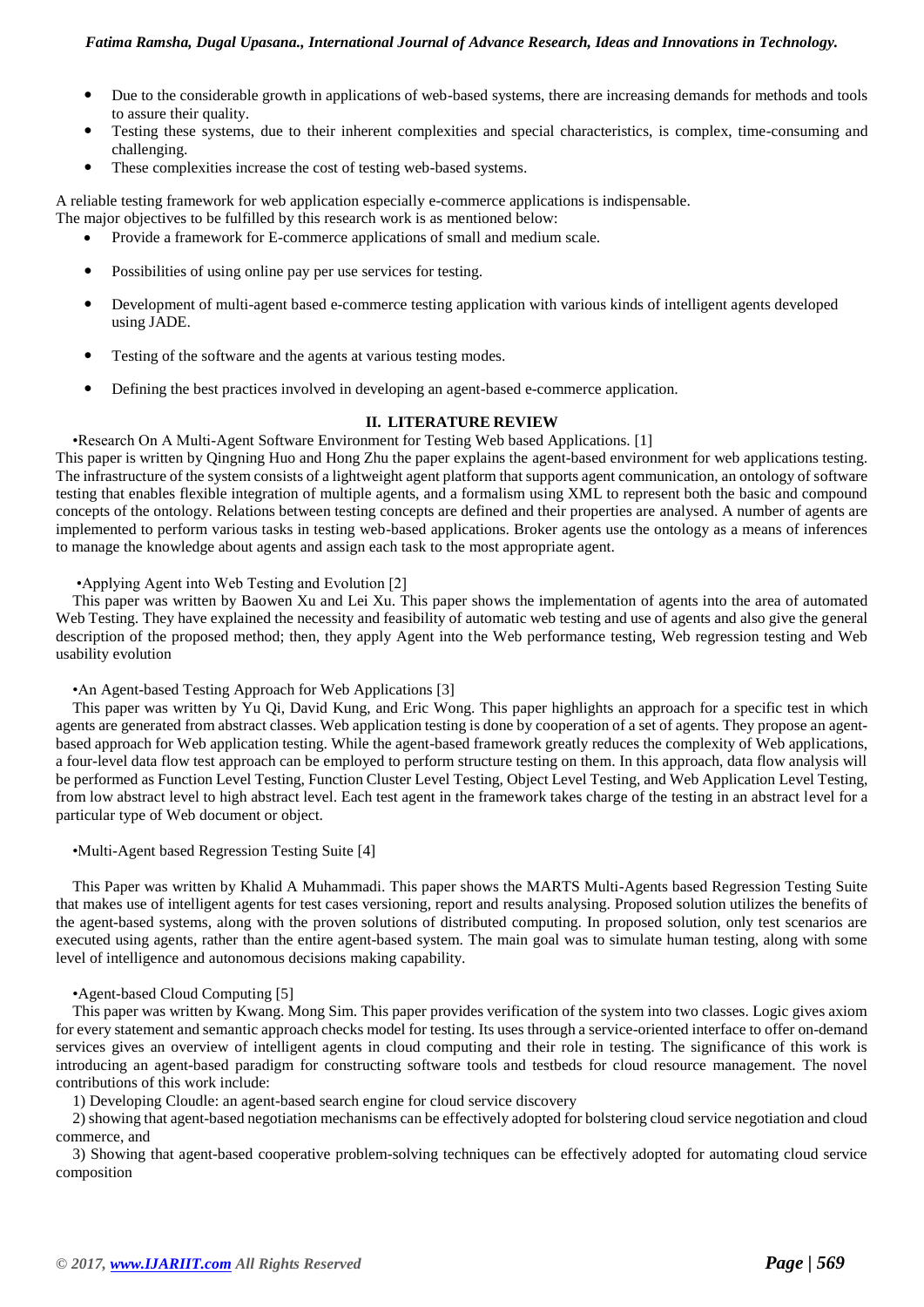#### *Fatima Ramsha, Dugal Upasana., International Journal of Advance Research, Ideas and Innovations in Technology.*

•Multi-Agents Based Software Testing As a Service on Cloud [6]

This Paper present the MSTAS in which they highlight the role and significance of intelligent agents in providing such testing services. It is intended to conceptualize the multi-agents based framework that emphasise that how different groups of agents can collaborate to provide software testing as a service on the cloud. MSTAS is multi-agents based integrated framework which provides different types of on-demand testing services, just as "pay as you go" model.

#### **III.PROPOSED WORK**

Multi-Agents have been used to develop a framework for testing of e-commerce applications. E-commerce application/sites are web applications or mobile application too. So, they undergo all the typical test types.

- Functional Testing
- Usability Testing
- Security Testing
- Performance Testing
- Database Testing
- Mobile Application Testing
- A/B testing.

In this proposed framework, the various types of testing for e-commerce applications is automatically implemented using the multi-agents. Different agents have been created and put to work to automate the whole testing process of the e-commerce applications.

The flowchart of the system architecture is as shown below in Figure 5.1. The frontend application provides a testing tool to the users, who can either subscribe to the application or purchase as per the use. The working of the application is as follows:

- The user enters the URL of the E-commerce application to be tested.
- The Filter Testing Agent identifies the type of testing to be applied to the e-commerce application.
- The users selects the particular testing and testing is performed
- Results are displayed to the user.



**Figure 1: System Architecture** 

#### **Filter Testing Agent**

The application Web Testing Tool requires the user to input the URL which he is intended to apply the testing on. The application uses filter agents for this purpose. Filter agents perform URL filtering to find out the kind of testing which is to be applied to the web application, according to the URL.



**Figure 2: Filter Testing Agent Working**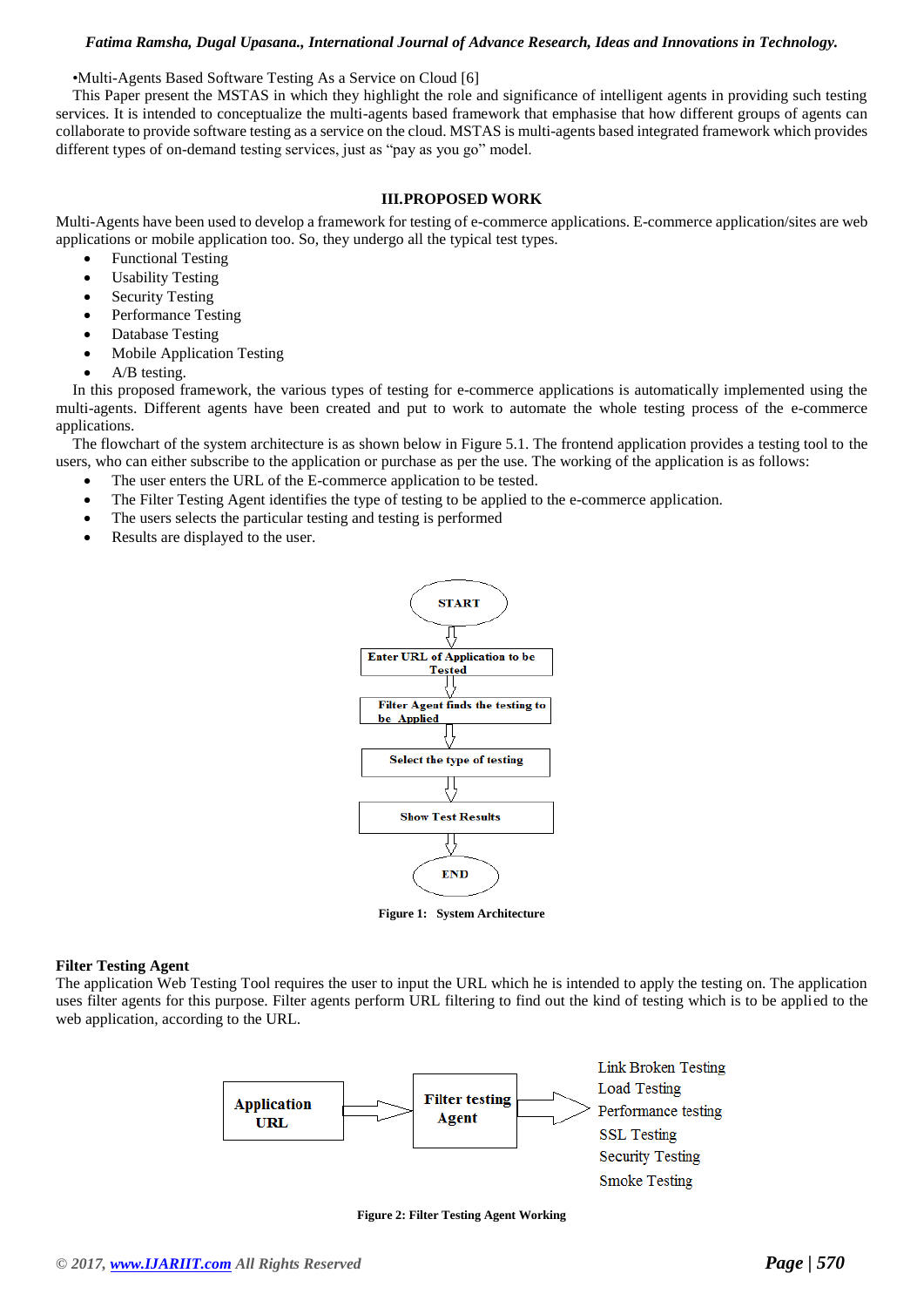The Link Broken Agent checks for the broken links, appearing in the Application URL. A broken link or dead link is a link on a web page that no longer works because the website is encountering one or more of the reasons below.

- An improper URL entered for the link by the website owner.
- The destination website removed the linked web page causing what is known as a 505 error.

Load testing is a kind of non-functional testing. A load test is the type of software testing which is conducted to understand the behavior of the application under a specific expected load.

The Load Agent defined in the Web Testing Tool performs the load testing and measures the response time of the system.

Performance Testing Agent checks the performance of the URL being tested in terms of response time generated. The SSL testing Agent checks for the SSL encryption of the application.

The Security Test agent testes the application for data security of users visiting the application. The Build Verification test is managed by the Smoke Testing Agent.

Table 1: Performance and Load testing Results of Three major Ecommerce Platforms

| <b>Ecommerce Application</b> | <b>Load Test Result (sec)</b> | <b>Performance Test Result(sec)</b> |
|------------------------------|-------------------------------|-------------------------------------|
| Ebay                         | .55621                        | 2.541262                            |
| Amazon                       | 1.241658                      | 3.985752                            |
| Alibaba                      | 0.304788                      | 0.751361                            |

Table 1 gives the load testing and performance testing results for three major e-commerce giants in terms of their load testing and performance testing. The load testing checks for the response time of the e-commerce application in processing a single request, while a request bundle is sent to the application in performance testing. As can be seen from the table above, in both load testing and performance testing Alibaba fares extremely well as compared to Amazon and Ebay.

# **CONCLUSION**

Software testing will never be entirely free of challenges; however, many of the current and, frequently, timeless issues can be mitigated or their impacts reduced by focusing research on the needs of the industry and applying new methodologies where applicable. Ecommerce Application Testing is an important issue because of the emergence of several low-cost e-commerce applications. The suggested framework based on multi-agents promises to provide a low cost easy to use software which can be used for better testing by resolving many of these existing problems while promoting dynamic solutions easily capable of adapting to future needs. With more support from other researchers and more effort put into classify and implement test cases relevant to an e-commerce application, this framework can be extended to a solution that can truly revolutionize the future of testing, simplifying the creation and runtime of diverse and manageable test suites with little cost and effort on the consumers. To maintain this path, though, software testing problems must be re-evaluated, redirecting the tool requirements as necessary to develop and maintain strong products that consider overcoming testing challenges as a priority.

#### **REFERENCES**

- [1] Sabih Jamal, Muhammad Aslam, Tauqir Ahmad," Multi-Agents Based Software Testing As A Service On Cloud", Sci.Int.(Lahore),27(3),2209-2215,2015.
- [2] Kwang. Mong Sim, "Agent-based Cloud Computing", IEEE Transactions on Services Computing, Vol. 5.pp 564-577, 2012.
- [3] Baowen Xu and Lei Xu, "Applying Agent into Web Testing and Evolution" in National Natural Science Foundation of China (NSFC), pp794-798, 2004
- [4] Nicholas R. Jennings and M. Wooldridge, "Agent-Oriented Software Engineering", in 13th International Workshop on Agent-Oriented Conference, June 2012.
- [5] Khalid A.Muhammadi, "Multi-Agent based Regression Testing Suite" in Athabasca University Thesis, April 2009.
- [6] Yu Qi, David Kung, and Eric Wong, "An Agent-based Testing Approach for Web Applications", In Proceedings of the 29th Annual international Computer Software and Applications Software, 2005.
- [7] Gouiouez Mounir, N. Rais, M. Azzouzi Idrissi," The Multi-Agent System and Stochastic Process in the Road Traffic", International Journal of Computer Applications (0975 –8887) Volume 62–No.12, January 2013
- [8] Luciano Baresi and Mauro Puzzle. An introduction to software testing. Electr. Notes Theor. Comput. Sci., 148(1):89–111, 2006.
- [9] Samad Paydar, Mohsen Kahani,"An Agent-Based Framework for Automated Testing of Web-Based Systems", Journal of Software Engineering and Applications, 2011, 4, 86-94
- [10] H.Yemany, Miriam A, "A Multi-Agent Framework for Testing Distributed Systems", Proceedings of the 30th Annual International Computer Software and Applications Conference (COMPSAC'06)
- [11]Wang Linzhang,Yuan Jiesong,Yu Xiaofeng, "Generating test cases from UML activity diagram based on Gray-box method[J]", Software Engineering Conference, 2004. 11th Asia-Pacific on 30 Nov.-3 Dec. 2004, Page: 284 – 290.
- [12] K. Beck and E. Gamma. Test-infected: Programmers love writing tests. Java Report, 3(7):37–50, 1998.
- [13] Zina Houhamdi," Multi-Agent System Testing: A Survey", (IJACSA) International Journal of Advanced Computer Science and Applications, Vol. 2, No. 6, 2011
- [14] S. Russel, P. Norvig, "Artificial intelligence A modern approach", Prentice Hall, 1995.